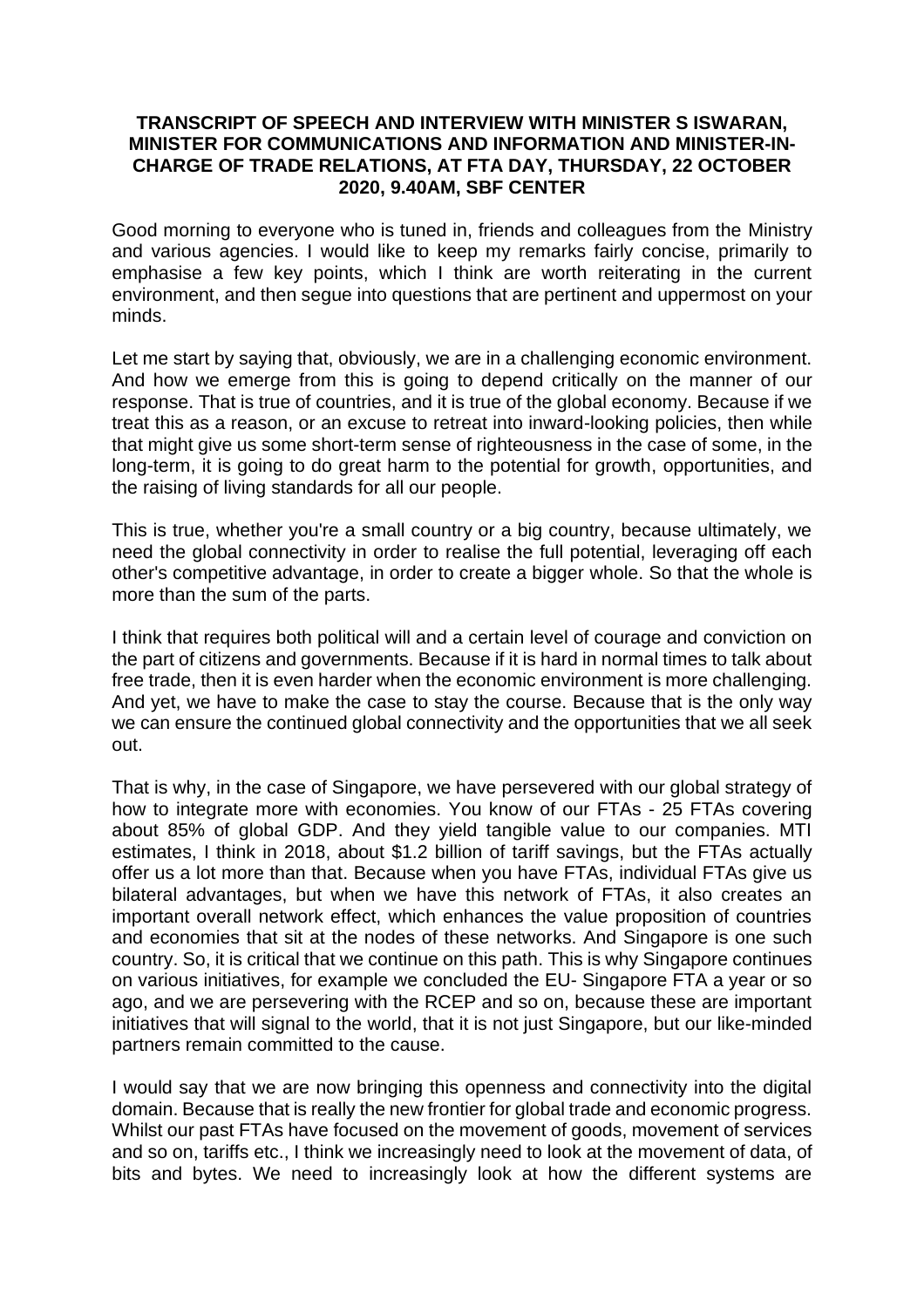interoperable, in other words, interoperable standards, and how we can then facilitate those digital flows. Whether it is e-commerce, whether it is e-payment solutions, whether it's about businesses using their corporate ID across borders etc. It is important that we are able to facilitate that.

And there are different measures about how much the digital economy is going to grow by. But all the measures are consistently predicting a surge. And our COVID-19 experience has reinforced this. Businesses have seen the value of digitalisation, especially with regard to SMEs. In the past, when we used to talk about digitalisation, SMEs used to give us a polite hearing, and treat it as well, "okay, it's a nice to have", and then I think it became a kind of "good to have". But these days, they all recognise it is a "must have", for now and for the future. So that's a very important transition. It then creates a very fertile ground on which we can build a stronger digital platform for Singapore's economic future.

This is an area we want to work on. And whether it is our traditional FTAs, or our Digital Economy Agreements, we want to make sure that our companies are able to fully benefit from them. This is why this event like the FTA Day and the work that SBF is doing, and also what MTI, Enterprise Singapore and our various other economic agencies are doing, is key. Because it's not just about securing agreements with other countries. It's about ensuring that as a result of that, our businesses are now able to take advantage of those agreements, understand what they are, where are the areas where they stand to gain and to take full advantage of those provisions.

This is why SBF's efforts with the business community are an important part of this overall strategy that we have embarked on. This FTA Day is a very important initiative because it serves as an important crescendo, if you like, in the annual calendar, where we're able to synthesize the different trends, bring it to the attention of the business community, and have an opportunity for us to engage and interact like we're doing now.

This is an altered circumstance. Usually, we'll be in a big conference room and we can talk to each other and see each other, but I think whether it's virtual or physical, the spirit remains the same. And I'm looking forward to having a very good conversation with all of you.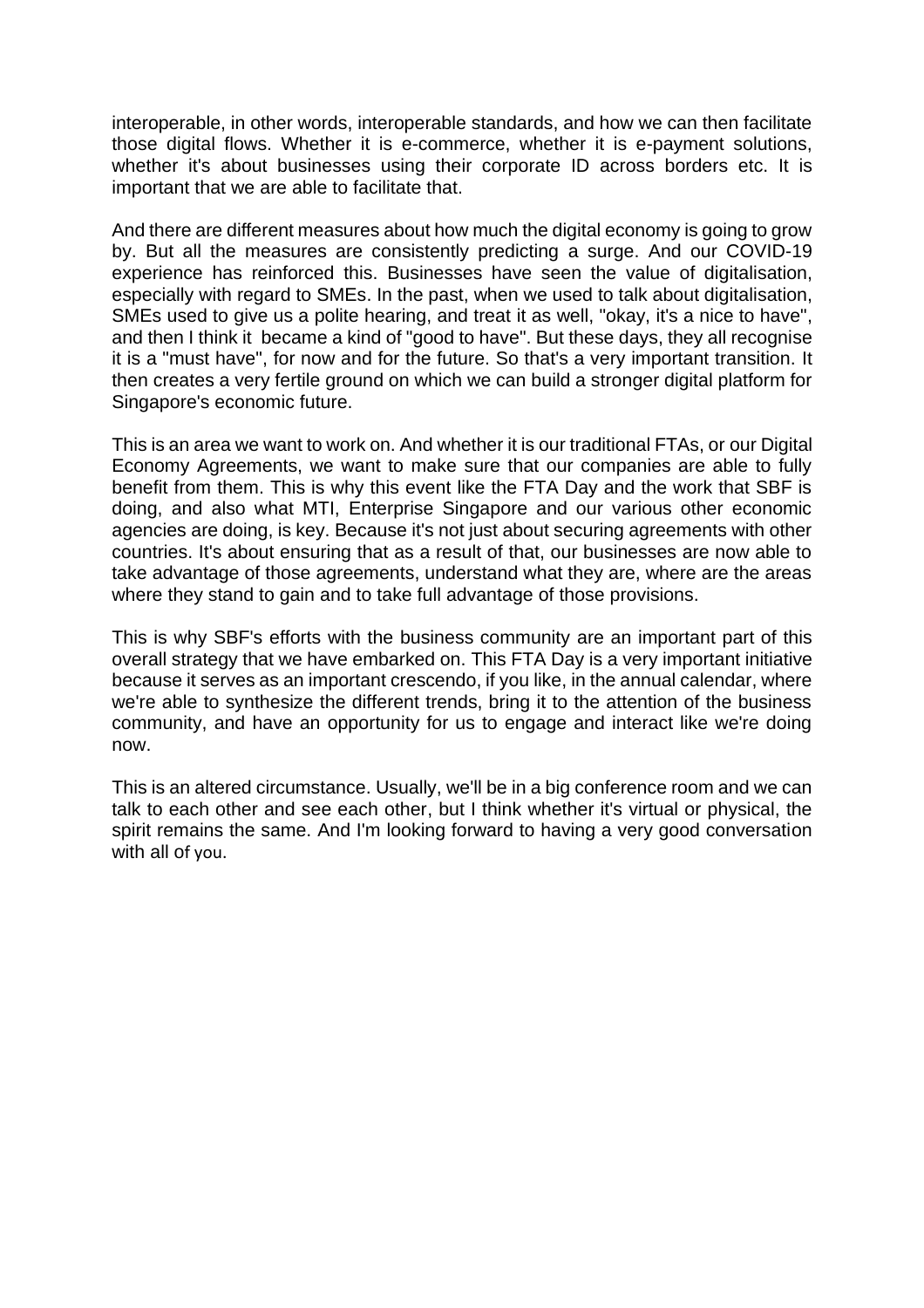## **TRANSCRIPT OF INTERVIEW BETWEEN MINISTER S ISWARAN AND CHANNEL NEWSASIA PRESENTER DAWN TAN AT FTA DAY 2020, 9.50AM, SBF CENTER**

| <b>CNA</b>                        | The business community was already being encouraged to explore overseas<br>opportunities before this pandemic. This (the pandemic) has kind of pushed<br>them over to the other edge. Should they still be considering exploring overseas<br>business in this environment, as uncertain as it is?                                                                                                                                                                                                                                                                                                          |
|-----------------------------------|------------------------------------------------------------------------------------------------------------------------------------------------------------------------------------------------------------------------------------------------------------------------------------------------------------------------------------------------------------------------------------------------------------------------------------------------------------------------------------------------------------------------------------------------------------------------------------------------------------|
| <b>Min</b><br><b>Iswaran</b>      | There are two things here - one is digitalisation, and the other is<br>internationalisation. In the past, there was a tendency to think of the two as<br>separate strategies. One, is how do I get my business processes onto digital<br>platforms. For example, maybe I start with e-commerce or online marketing, and<br>then I get into e-payments, and so on, and things like that. Internationalisation<br>was seen as a separate track, because I have to assess a market and then<br>decide whether I want to set up shop there and so on.                                                          |
|                                   | But increasingly, I think the two are really fused. And you could say that<br>businesses are born global today, or at least born international. Because the<br>moment you start a business, you now have the opportunity to market your<br>products, your services, your capabilities, on digital platforms that access global<br>markets. It also gives you the opportunity to strike partnerships with partners<br>from around the world. Because now you're not limited by whether you have the<br>resources to access that market, it's a lot easier. The barriers have been<br>reduced significantly. |
|                                   | In this current environment, the primary focus of businesses would be how am<br>I going to survive this downturn? MTI has projected that this year, our economy<br>will contract between 5 to 7%, that's quite a severe contraction. But at the same<br>time, I would say that even as businesses are dealing with this, what are going<br>to be the highest priorities? How do I reduce costs? How do I enhance my supply<br>chain resilience? And how do I secure new markets and opportunities?                                                                                                         |
|                                   | And for all of this, digital strategy and digitalisation makes a big difference.<br>Because with digital strategies, you will be able to operate more efficiently. For<br>example, subscribing to cloud-based services for certain aspects of your<br>business, you will be able to access new markets, because you can go on to<br>these online platforms, and market your products and services. And at the same<br>time, you are now also able to strengthen your resilience as a business, because<br>I'm able to diversify my supply chains in a way that perhaps I never was able to.                |
|                                   | So, for all these reasons, I think it's very important for businesses to take this<br>not just as a short-term challenge to be overcome, but also as a long-term<br>opportunity, which we can use to build our resilience as you put it, and our<br>competitiveness for the future economy of Singapore.                                                                                                                                                                                                                                                                                                   |
| <b>CNA</b>                        | So talk to me then about the relevance of the existing FTAs that we have, the<br>25 or so that we have. In an environment where we do have a couple of DEAs<br>now and more in the works, how do companies leverage on the existing FTAs<br>still, in this very changeable world? We keep talking about transformation.                                                                                                                                                                                                                                                                                    |
| <b>Minister</b><br><b>Iswaran</b> | This is where I think today's sessions are going to be very important, plus the<br>work that MTI and ESG, have been doing, putting out information on our trade<br>agreements etc. There's also a tariff calculator on a converter etc. and it is now                                                                                                                                                                                                                                                                                                                                                      |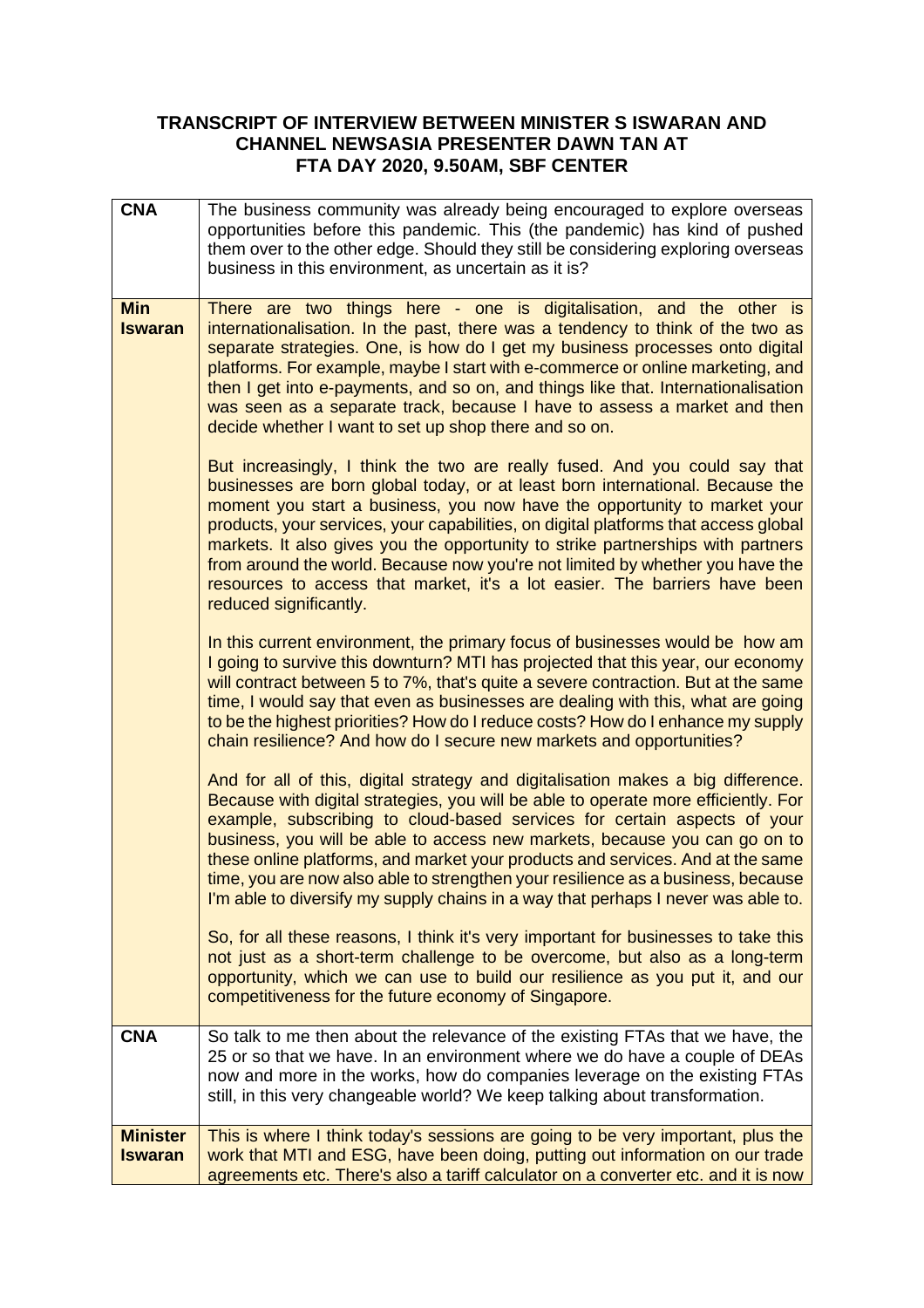|            | on a mobile platform.                                                                                                                                                                                                                                                                                                                                                                                                                                                                                                                                                                                                                                                                            |
|------------|--------------------------------------------------------------------------------------------------------------------------------------------------------------------------------------------------------------------------------------------------------------------------------------------------------------------------------------------------------------------------------------------------------------------------------------------------------------------------------------------------------------------------------------------------------------------------------------------------------------------------------------------------------------------------------------------------|
|            | But what's the crux of it? The crux of it is that we have these agreements, now<br>our businesses must be able to take advantage of them. What it means is, if I'm<br>a business, I first have to decide which are the markets I'm interested in based<br>on my strategy and my assessment of opportunities. And then, do we have FTAs<br>that cover those markets? And if we do, and there's a good chance we will<br>because we cover 85% of global GDP, then the next question will be, so what<br>are the elements in there?                                                                                                                                                                 |
|            | Very often, the elements include market access provisions, like tariff<br>concessions. We must make sure that we are able to declare our goods - there<br>are all these technical terms like Rules of Origin, etc. Basically, to make sure<br>that your products are eligible for those kinds of tariff concessions.                                                                                                                                                                                                                                                                                                                                                                             |
|            | There are trade facilitation arrangements under these FTAs, which make it<br>easier for businesses to transact across borders. And there are other aspects<br>of these agreements, which give you greater protection for your investment.<br>Because there are usually some investment protection clauses in the sections<br>or chapters.                                                                                                                                                                                                                                                                                                                                                        |
|            | Understanding this in detail for the market that you're interested in, is important.<br>It's a bit like any other due diligence any business will do. But this is in the<br>context of the market that you're interested in and the FTAs.                                                                                                                                                                                                                                                                                                                                                                                                                                                        |
|            | And I would say that in the current environment, its perhaps even more salient<br>as you will be looking for more opportunities. Singapore has always been a<br>market, but we also acknowledge that Singapore is obviously not a very big<br>market. You have to use Singapore as the base, but from Singapore, then the<br>world is our oyster. We have to think in those terms.                                                                                                                                                                                                                                                                                                               |
|            | The other aspect of this would be that you don't have to navigate this on your<br>own. And this is why I wanted to emphasise the fact that the government is very<br>cognizant of the fact that our businesses must benefit from this. When the<br>businesses benefit, they have opportunities, and then they will be able to create<br>job opportunities for people. There's a compelling business and people-centric<br>reason why we're doing this.                                                                                                                                                                                                                                           |
|            | What we want to do then is, MTI, you know, provides not just informational<br>assistance. We also have, for example, grants for them to get consultancies -<br>market readiness assistance in the context of FTAs, so that companies can get<br>expert advice in order to assess this better.                                                                                                                                                                                                                                                                                                                                                                                                    |
|            | And we also have the work that we do with partners like the trade associations<br>and chambers like SBF, and there are others as well. Because this is really to<br>bring these high-level agreements closer to our businesses. In the end, that's<br>what counts and in particular, our focus is on SMEs, because the big businesses<br>tend to have the resources and the know-how to aggregate and derive the<br>benefits. But the SMEs, they may be key, but they may not know how to do it or<br>may not have the resources to do it. And this is where the assistance that we<br>are rendering, both as government but importantly, in partnership with the<br>business community, is key. |
| <b>CNA</b> | We spoke in the past, Minister, about the importance of rules-based<br>multilateralism. That was before the COVID-19 pandemic. So much has<br>changed since then. That conversation has become even more crystallised in                                                                                                                                                                                                                                                                                                                                                                                                                                                                         |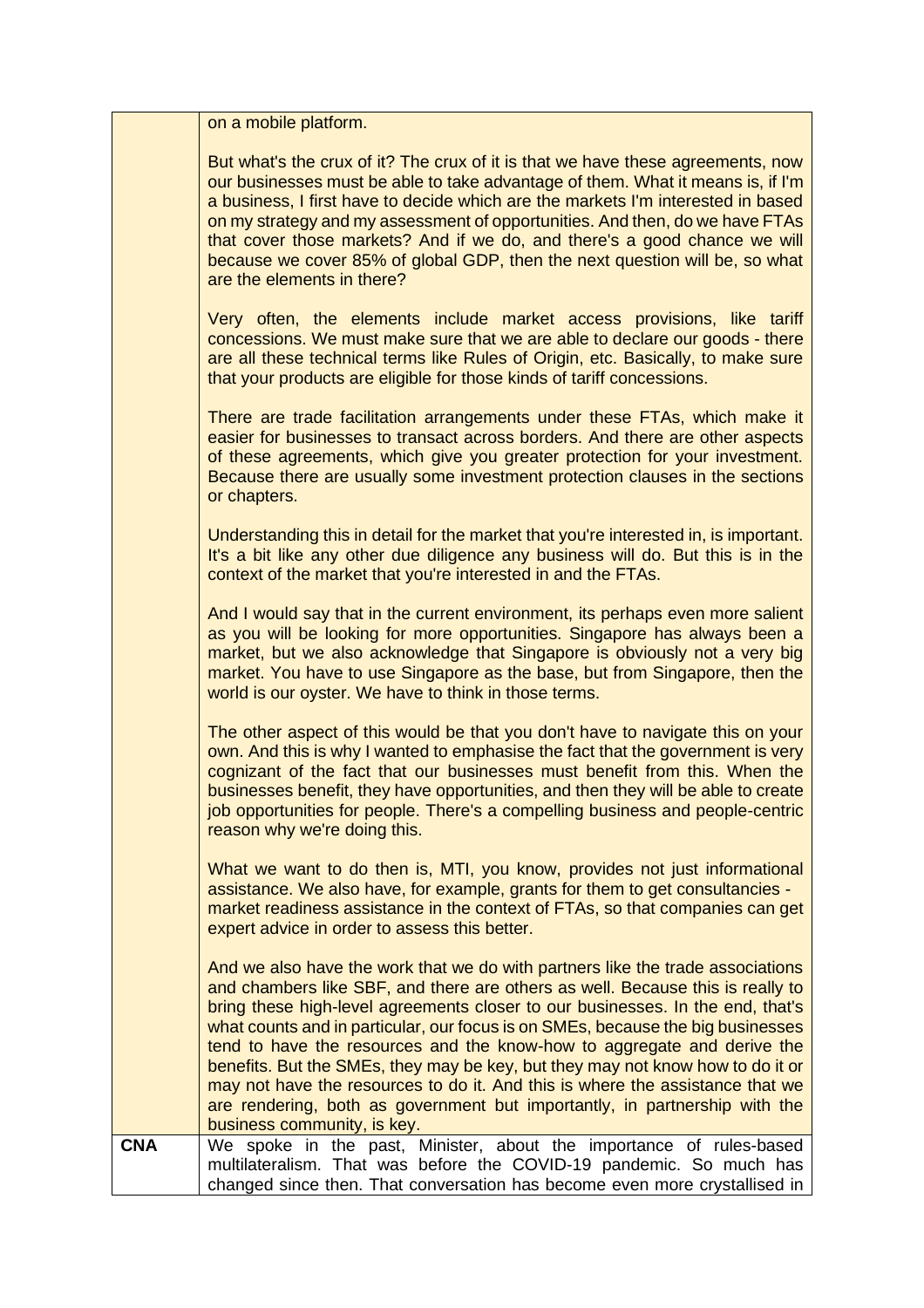|                                   | terms of its importance in terms of how important is one trade agreements are<br>going to be? And yet we do see this sort of split, depending on where you are<br>in the world, in terms of attitude about free trade, and its value. We don't have<br>a choice. You've said free trade is in our DNA, Singapore is all about free trade.<br>How concerned are you about this rise of what we've termed the nativist rhetoric<br>and this populist pressure that we're seeing around the world?                                                                                                                                                                      |
|-----------------------------------|----------------------------------------------------------------------------------------------------------------------------------------------------------------------------------------------------------------------------------------------------------------------------------------------------------------------------------------------------------------------------------------------------------------------------------------------------------------------------------------------------------------------------------------------------------------------------------------------------------------------------------------------------------------------|
| <b>Minister</b><br><b>Iswaran</b> | I think it's something we need to take seriously. Because if it continues<br>unchecked, and if it gathers momentum, then we do have the risk of a fracturing<br>of the global economy, disruptions that may be quite severe to supply chains,<br>and in general, significant dampening of global opportunities.                                                                                                                                                                                                                                                                                                                                                      |
|                                   | Because if you think about the global economy, a lot of the progress that we've<br>seen, the growth that we've seen over the last several decades, certainly post-<br>World War Two, but even in more recent times, is because of this effort to create<br>multilateral institutions supported by all countries and in particular, the major<br>powers. Because they recognised that this was in the common interest of the<br>global community. And what we need to do is really to create opportunities<br>where we can work with one another for the betterment of all our people.                                                                                |
|                                   | But to do that in a fair way, hence rules-based. It doesn't matter how big you<br>are, what your competitive advantages, etc, you can engage the global<br>community in knowing that there's a rules-based system and knowing that there<br>are mechanisms for redress if you feel that the rules have not been observed.                                                                                                                                                                                                                                                                                                                                            |
|                                   | And this is why, for example, the WTO is an important part of that global<br>economic architecture, because you really need an institution where there is<br>global membership, and a commitment to abide by the rules. And the WTO also<br>has dispute resolution mechanisms and other channels, including a tribunal,<br>where if there are disputes, they can be taken up and resolved. Once we have<br>that architecture, it creates a baseline from which we can do more. But if you<br>don't have that, then it becomes a much more challenging environment,<br>because it's more about what can we negotiate bilaterally, individually and so<br>on.          |
|                                   | Bilateral agreements, regional agreements are important. But they are important<br>as complements, as supplements, to a multilateral system. Because in the end,<br>and that's always been Singapore's strategy, we are ardent proponents of a<br>rules-based multilateral system, because we see that as the bedrock of the<br>global trade and economic architecture. And then we want to overlay on that<br>bilateral and regional agreements, because we know from experience that these<br>agreements can help us push the frontiers faster, working with like-minded<br>partners. You pull them together and you create a much better outcome for<br>everyone. |
|                                   | The work that we are doing, not just Singapore, but working with like-minded<br>partners, there are several aspects I can highlight.                                                                                                                                                                                                                                                                                                                                                                                                                                                                                                                                 |
|                                   | One of them is in the WTO itself, how can we ensure that the WTO remains<br>relevant. There's this joint statement initiative that we have with Japan and<br>Australia, which is really to bring e-commerce into the WTO and establish<br>standards. It's a little bit late, because e-commerce has been around for a while,<br>but better late than never. And I think more importantly, the process will then<br>start establishing parameters and norms about how to think about these issues                                                                                                                                                                     |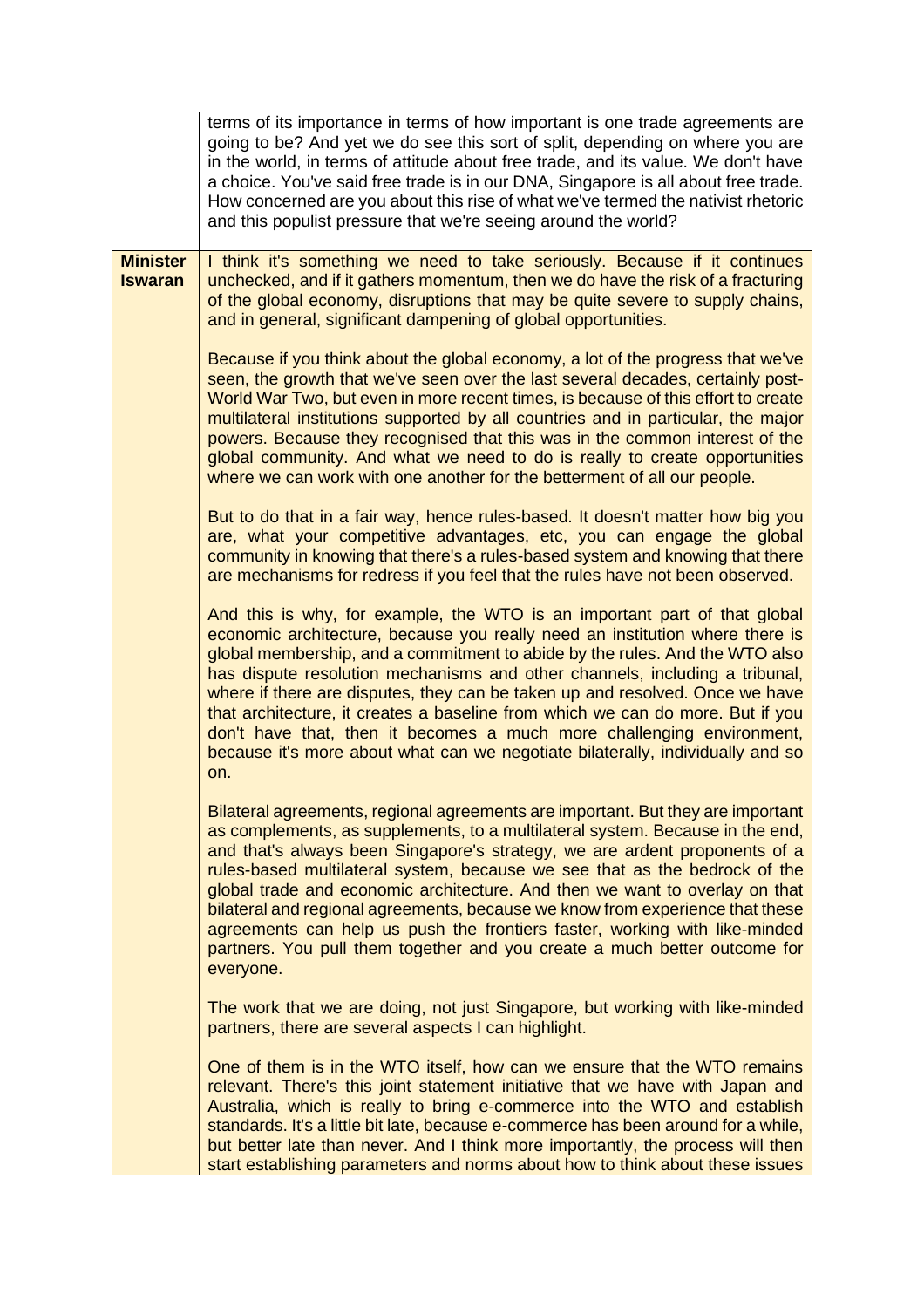|                                   | and socialise everybody and we can then move on to other things relevant to<br>the digital economy.                                                                                                                                                                                                                                                                                                                                                                                                                                                                                                                                                                                                                                                                                                                                         |
|-----------------------------------|---------------------------------------------------------------------------------------------------------------------------------------------------------------------------------------------------------------------------------------------------------------------------------------------------------------------------------------------------------------------------------------------------------------------------------------------------------------------------------------------------------------------------------------------------------------------------------------------------------------------------------------------------------------------------------------------------------------------------------------------------------------------------------------------------------------------------------------------|
|                                   | That is why we are working on some of the other regional initiatives, like RCEP,<br>which we hope to sign. And that again, it is to demonstrate that the momentum<br>is there.                                                                                                                                                                                                                                                                                                                                                                                                                                                                                                                                                                                                                                                              |
|                                   | We have to make a common cause with like-minded partners. And there are<br>many around the world, who might be thinking about this. Even at the start of<br>COVID, we were coming up with statements about keeping supply chains open<br>and working with partners for that. That is an important example, making sure<br>that the global community stands up to say that we know that there is this instinct<br>to turn inward, but we must stay open.                                                                                                                                                                                                                                                                                                                                                                                     |
| <b>CNA</b>                        | And how confident are you Minister, about that spirit of collaboration? Because<br>what I hear you say is, a lot of how we recover and go forward hinges on<br>integration and the belief that the collaboration is going to work and is going to<br>be good for everybody. How confident are you?                                                                                                                                                                                                                                                                                                                                                                                                                                                                                                                                          |
| <b>Minister</b><br><b>Iswaran</b> | I would say, if you're in this business of trade, and many of my colleagues from<br>MTI will tell you, you have to be an optimist, because if you decide to be<br>pessimistic, then it would be a lot harder. You have to believe in the<br>opportunities and the possibilities. But I do think it is an optimism born out of a<br>recognition of the realities, of what can be done. Not just about the potential but<br>of what we've seen in the past, so we know what can be accomplished and how<br>it can benefit and cascade.                                                                                                                                                                                                                                                                                                        |
|                                   | The key is making sure people see this and understand it. And I would say an<br>important additional point is this. While we talk a lot about free trade and the<br>benefits, if we are really to be confident about the way forward and about the<br>opportunities that are being created, we must make sure that as a Government<br>and as a people, we are also investing in the capabilities of our businesses and<br>the skills of our people. Because, when you trade, there are going to be winners<br>and losers. That's inevitable. We have to mitigate the impact on the companies<br>or the individuals who may feel that this is working against them. And how do<br>we do that? Not by resisting, but by helping them to adapt to it. And in fact, not<br>just to adapt, but to pivot into opportunities. Now, that's key.     |
| <b>CNA</b>                        | When we talk about FTAs, there is a lot of sensitive issues about it as well and<br>that's about employees, foreign employees from certain nationalities and so<br>on. How do the FTAs impact in that sense? We know we need the contribution<br>from workers from other nationalities.                                                                                                                                                                                                                                                                                                                                                                                                                                                                                                                                                     |
| <b>Minister</b><br><b>Iswaran</b> | The starting point of our FTAs, and I want to emphasise this, is we are<br>embarking on this because we want to benefit our businesses and create<br>opportunities for our people. If we don't accomplish that, then I think it's a bit of<br>a moot exercise. Why do all of these if the benefits do not crystallize for our<br>enterprises and also, it does not result in jobs and career opportunities? So<br>that's a starting point. So when we embark on these FTAs, first there are those<br>bilateral benefits - with individual countries, there are ways that we can do more<br>together, but the network value is something that should not be underestimated<br>either. Because when we have these portfolios of FTAs, with Singapore as the<br>node, we also become an attractive location, not just for businesses that want |